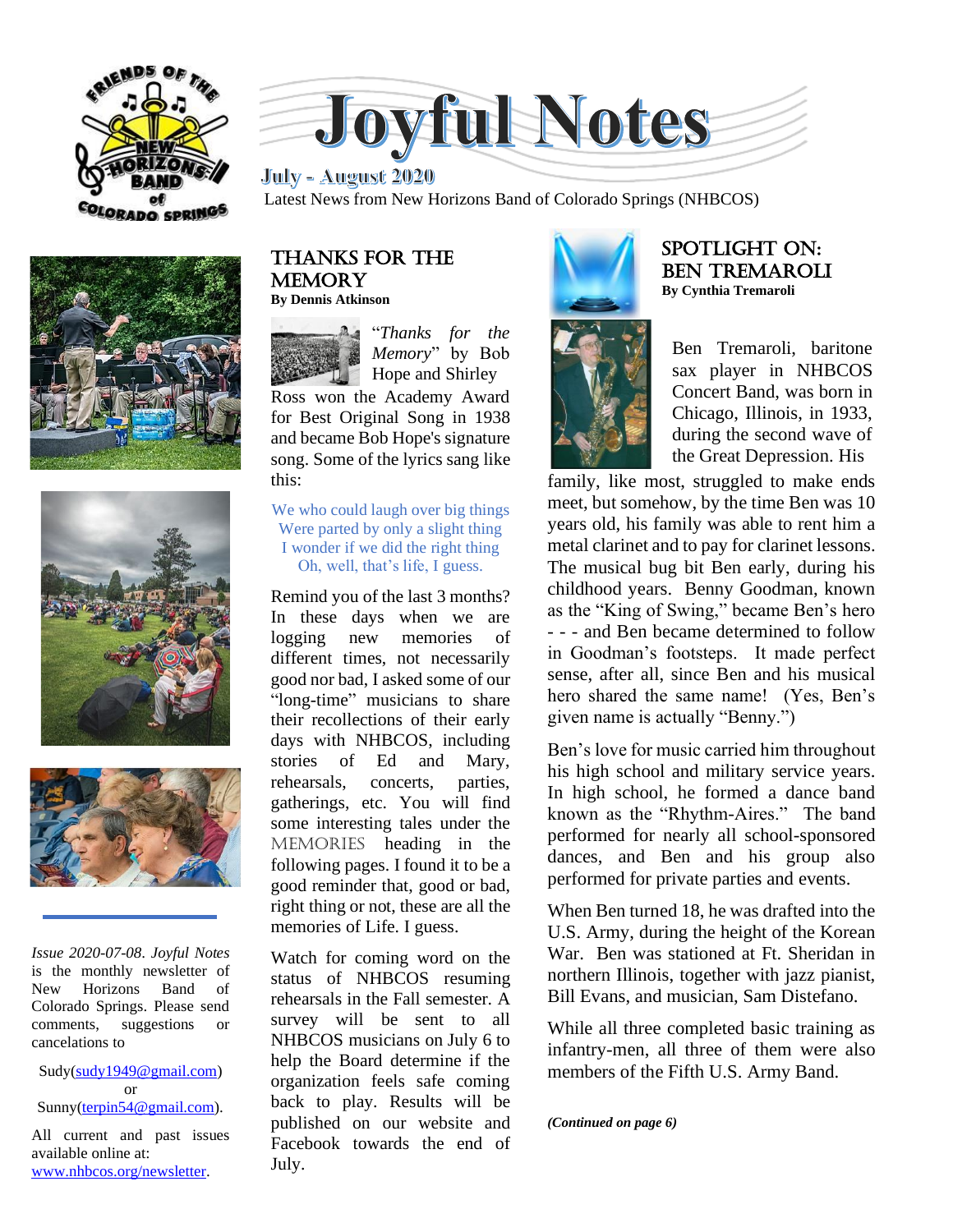## The art of arrangement

**By Harley Ferguson**

The arrangements of original music scores that we take for granted at every rehearsal are the result of the knowledge and creativity of the arranger. This arranger starts with an original composition which may or may not be their own. To create an arrangement for a specific ensemble, i.e. Symphonic Band, Concert Band, Kicks Band, etc., the arranger must understand the intended genre. The original score may be symphonic with the new arrangement being jazz or Latin. Assuming the genre is understood, the arranger needs to know what voices make up the ensemble. The arrangement for Purple Mountain Clarinets (Clarinet Choir) will likely be quite different from one for the Kicks Jazz Band. The more familiar the arranger is with the ensemble the better he/she can showcase the strengths of a highly skilled French horn player or cellist. The arranger may concentrate on orchestration (maintaining the original style and arranging for the defined voices) or composition (modifying the meter and style). Today arrangers have tools like Sibelius which is a program that can make modifications such as key changes across all voices instantaneously. In Mozart's day everything was pen and paper. White-out would have been a money maker.

### *The Arranger*

Last year a local composer/arranger, Dean Mounts, composed and arranged a piece for the Kicks Band. "The Kicks Band Swings (the Blues)" is part of Dean's 70-year career in music. (Listen to the recording at [www.nhbcos.org/kicks-jazz\)](http://www.nhbcos.org/kicks-jazz). With no formal musical education beyond his original trumpet lessons and high school band, Dean was on the road with a Big Band by the time he was 17 years old! During his career Dean worked with Elvis Presley, Doc Severinsen, Tony Bennett and Henry Mancini.



Dean's daughter, Barbara Rumbold, a bassoonist in the NHBCOS Symphonic Band, says, "He developed a

natural ear from the big band sound and improvisation. In terms of music theory, he is completely self-taught.

I look back now to when I was a kid and realize that he wrote at home in his head! We didn't have any kind of keyboard, piano or such! Amazing to me!".

### *Ensemble Competencies*

Generally speaking, Dean writes the piece as he hears it in his head, then leaves it to the ensemble to decide if it is within their competency level. He has, upon special request, arranged pieces with specific musicians and their competency in mind.

### *Strong Sections and Soloists*

Dean stays true to how he thinks the piece should sound according to the genre. But being a brass player, he is also sensitive to structuring a piece, especially for brass quintet or brass ensemble, that allow players to "get it off the face" for a few bars!! Solos he usually leaves to improvisation but also writes specific solo lines for the non-improvisers.

### *Style*

Dean is a master of swing! Even if he stays pretty close to the original sound of a big band chart, it always has some Dean Mounts flare to it. That is the joy of being an arranger. "You can improve upon a piece or not mess with perfection...your choice!"

Good arrangements are essential for any ensemble to sound its best and for the enjoyment of the listener.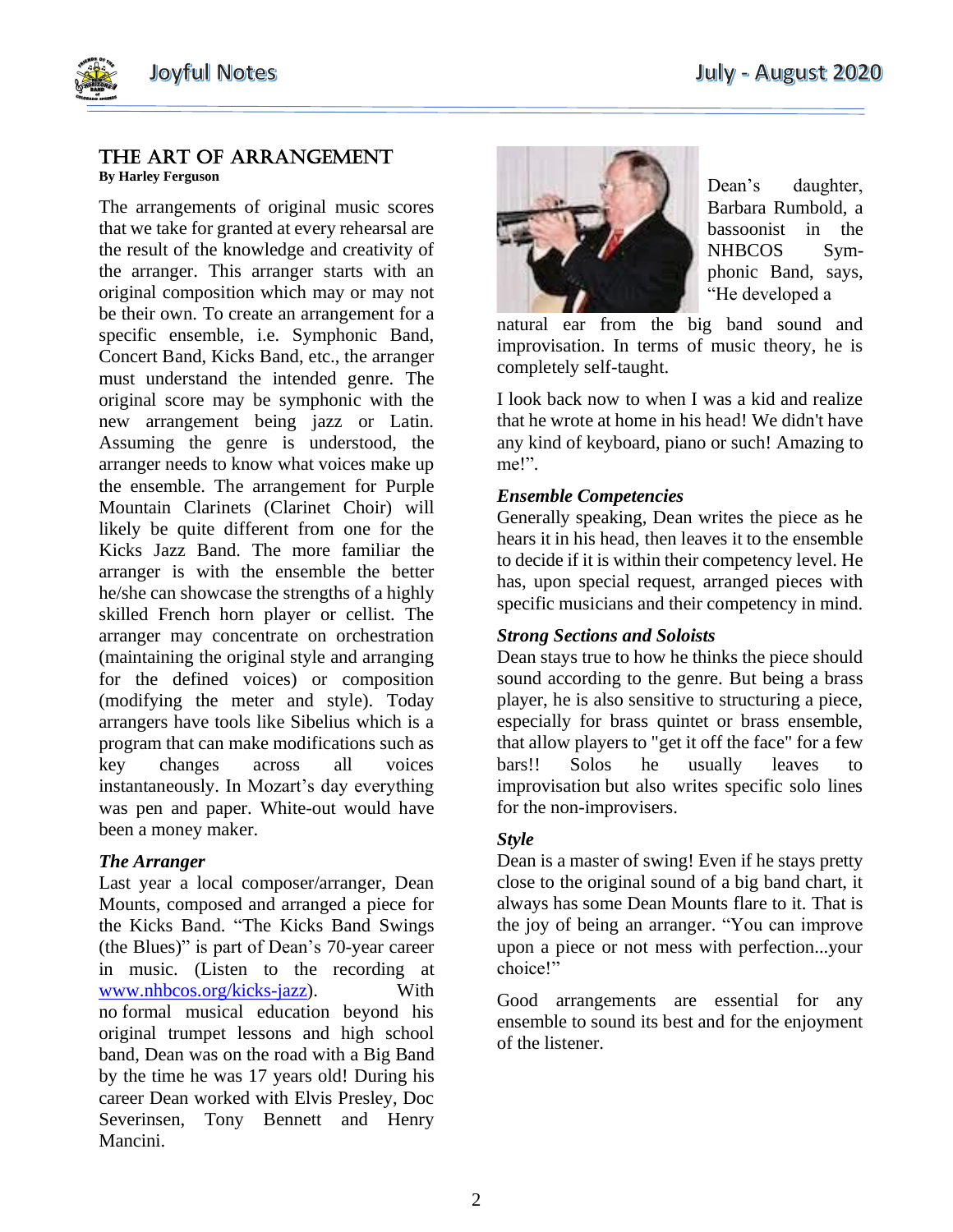

# **MEMORIES**

*For this summer issue of Joyful Notes, while NHBCOS is on a temporary hiatus, we asked the "long-timer" members for a few favorite memories and stories from their early days with NHBCOS – anything about Ed, Mary, rehearsals, concerts, parties, gatherings, etc. Read on for some great tales. - Editor*

It was the Concert Band summer concert in the park at Canon Elementary School in 2013 or maybe 2014. It was threatening rain but Ed decided to go ahead with it and gave us the downbeat. Sure enough, a couple of songs into the performance the rain came down, pretty hard and fast. We were in the middle of a piece when it started and Ed just kept conducting so we kept playing. By the end of the piece we were all soaked, our music was soaked, the instruments were soaked--but the audience was staying as long as we were playing, and Ed started up the next song and kept on going. It was funny while playing the timpani because the raindrops just laid on the head and every time you'd hit it you'd get this interesting echo effect as the raindrops bounced on the head. Typical of summer storms, the rain stopped after a couple more songs and we finished the performance considerably bedraggled but none the worse for wear. However, the sheet music from that show hasn't been the same since. – *Sunny Kurth*

In the beginning there were two directors – Bill Callen and Ed Nuccio. These two were as different as day is from night - personalities, directing styles, philosophies (life and music), management styles, one was short the other tall, ect. – think you get the idea. One would run rehearsal one day and the other would run the rehearsal the other day. This relationship was destined for disaster – not only separation but divorce. Then there were two separate New Horizon band organizations.

We started out rehearsing in the old Stewart Mansion next to the Lutheran church on Cascade Avenue. Abilities ranging from "never played" before to "music majors". It was like being back in High School and this concept was loved by all. To date there are 4 of us Charter members that are still playing together in a small group called the Deuzers. – *Sally Sue Coddington*

I have an album of a lot of memories I would like to give to NHB. Ed & Mary came to my surprise 75th birthday party and my open house. They are always in my dearest memories – *Anita Hanson*

It was a 4th of July and the bands were rehearsing at Canon Elementary School. Ed got wind of an annual neighborhood parade that took place in a neighborhood close to the school. So he thought it would be great publicity for the band to participate. A flatbed truck was commandeered with a driver, musicians were recruited, folding chairs were set up and we were ready to go. It was going to be hard to keep together and it was decided a bass drummer would really help. We didn't have one. Thomas Tabrah graciously volunteered his wife Helayne who had never touched a bass drum. Helayne ultimately survived Thomas' "sound off" lessons on the way to the parade. We were set. The parade was found. We got in line and it began. We did the parade route 4 or 5 times and we finished in about 15minutes. Fun! – *Joyce Schmaltz*

*(Continued on page 4)*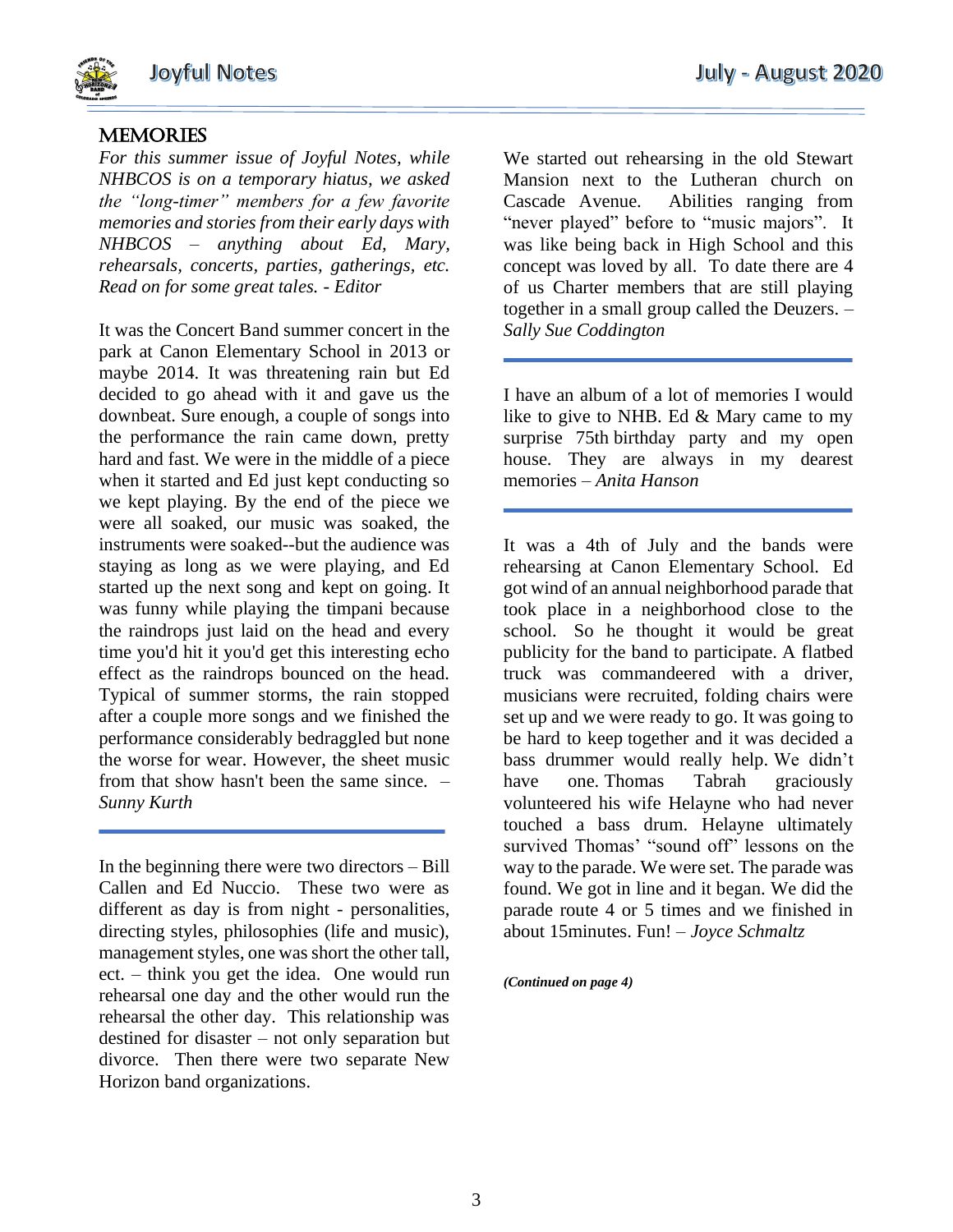

# **MEMORIES**

*(Continued from page 3)*

Ed sent around one questionnaire asking members if we wanted to just play or help raise money. I replied "I want to play and if you need money, ask."

Ed asked for a show of hands as to whether we wanted to just learn or perform. Half the members wanted to learn; half wanted to perform. Unfortunately, from my perspective, "perform" won.

In 2002, Ed and Bill started NHBCOS. I think Bill had retired from Holmes Middle School. Ed wanted to take the less experienced and beginners as he wanted to train players his way. Bill took the more experienced. Don't know exactly when Night Band began. For a while the two of them plus another music teacher, John McFann, switched around teaching both Gold and Silver.

In 2004, I flew off of my horse and broke my arm. I thought flute playing would be good rehab. I hadn't played much and had about 5 notes. Ed said I could join either Night or Silver but Silver would be better as it had no flutes. There weren't many of us so we rehearsed in the choir room at 1<sup>st</sup> Lutheran Church. I think only Jim, Andy and Maureen were original members from 2002.

Andy's horse stood on his cornet. Ed thought this was funny, so did I.

Although daunting, Ed could be very kind and patient. Every break Ed would work with a euphonium player in an effort to help him to count. It never worked. Eric, a very pleasant man, always wore white gloves to play his euphonium.

Bill, a tuba player who was, I think, a retired Air Force Colonel, had a wonderful sense of humor but was pretty deaf. Bill would often be playing a different tune from the rest of the band and when Ed announced our next tune, Bill would say, "Oh, I've already played that!".

Behind me sat two trombone players. Perhaps unfortunately one had perfect pitch, the other didn't. Sometimes they got into quite noisy arguments during the tunes. As everyone was trying really hard not to hit wrong notes this leavened the atmosphere and was amusing.

During the Fall term of 2004, Dr. Roy Ernst, founder of New Horizons Bands, visited us and gave a talk to both bands. Later he sat down by me and got out his flute. I was horrified! He was a good player and I didn't know what I was doing with the flute. He was very pleasant though.

For our first mini-concert, being the only flute, I had a few bars solo of "Yankee Doodle". Ed snapped at me that I could do it! I did and when the session finished, I bounced out of the church thinking how clever I'd been, tripped over a lump of concrete and rebroke my arm. (Pride goeth before a fall!). Ed took me to the emergency room. He got a lovely lady, a Nun from Night Band and John McFann to play flutes in the concert.

As our group grew, we moved to a larger room near the choir rooms and eventually to the mansion when Ed and Bill parted ways. The mansion was beautiful with wonderful marble bathrooms and curled bannisters, lovely floors. We weren't there long, as residents in the roads around the church complained about the parking and we had to move.

Mary worked extremely hard on the organization plus making lovely cakes, etc., for breaks. We wondered if Ed and Mary ever had time to sleep, with all the hours they put into those bands.

We had a concert at the Lutheran Church in 2005 or 2006 where we played with the church's hand bell choir. Something must have happened to the heating because it became very cold, all the instruments went flat and the bells even flatter. We sounded very peculiar. – *Jill Weatherby*

*(Continued on page 5)*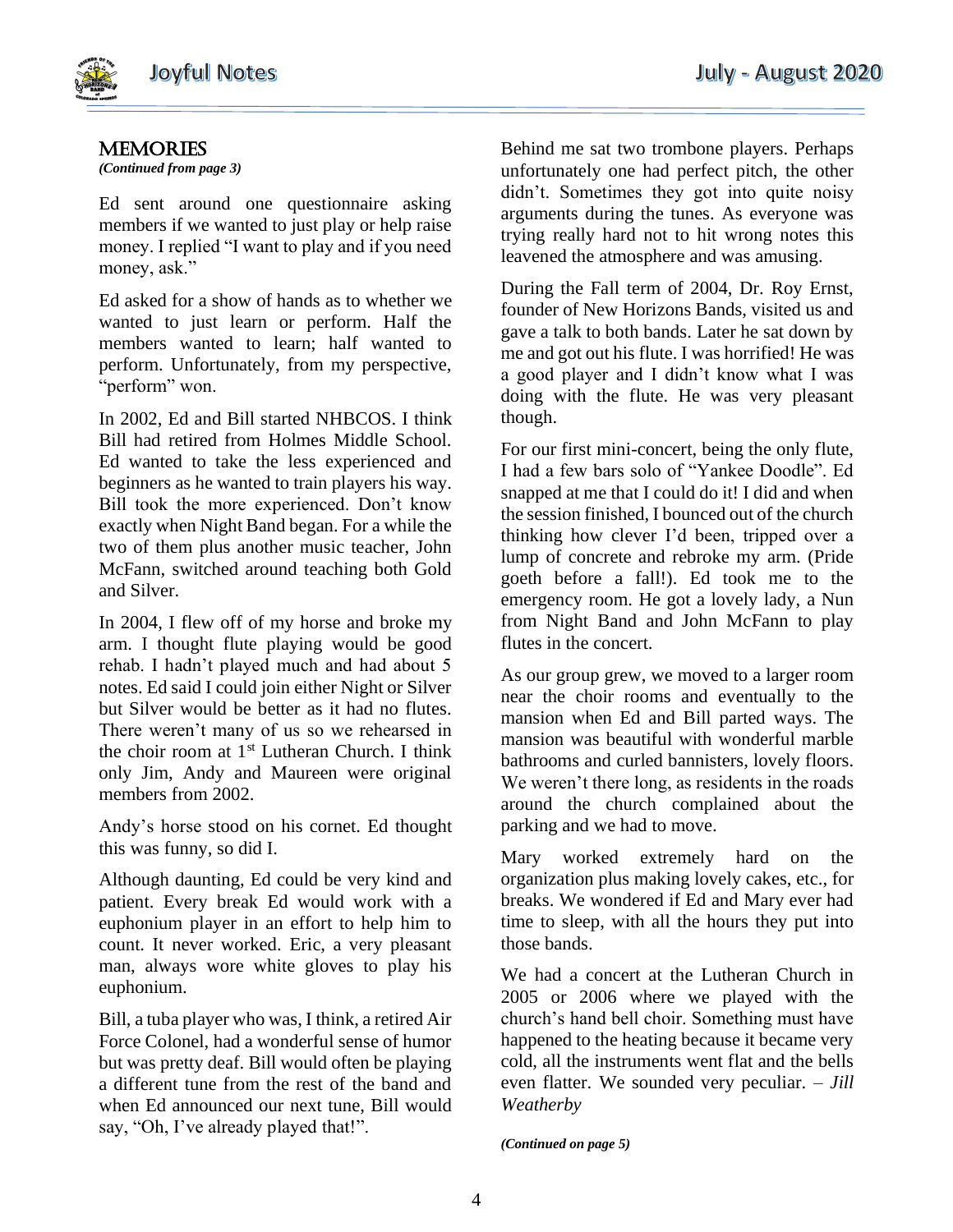

## **MEMORIES**

### *(Continued from page 4)*

Mr. Nuccio was my band conductor/teacher for four years plus – he helped in high school with Mr. Callahan too. This was many moons ago. As a percussionist everything is an instrument so I was never without something to tap on or a keyboard/piano to play. My Mumsy always refers to it as beating something.

Anyway, I hadn't given any thought about going back into a structured band and playing. However, a friend of mine from my high school class, Becky Stiehl, talked to me about it. It sounded interesting but I did nothing. I ran into Becky a couple more times and she finally mailed me the application and information. Too funny! Odd thing was she didn't include the check for membership! I sat on it for a couple of days with the excitement of playing again with others and finally called Mr. Nuccio. I was very nervous as we always had a love/hate relationship – I am pretty strong willed as was he. It was quite the mix in school. He wasn't home and I left a message thinking he was screening his calls and saw who it was.

A couple of weeks passed and I thought, "Ya, he doesn't want 'trouble' in his band at this stage in his life", so I blew it off. And then, bam! He called one evening and we talked for quite a bit and he was very excited. I was very hesitant and specifically told him, several times on that call, that I was only interested in CB and had no desire to audition. What? Rudiments? Of course, I have my book. Do you remember them, he asked? Of course not, at least not all. They come back quickly. We talked for a few more minutes and he said he wanted me to audition. Again, I told him no – CB was it. So, we said our goodbyes and farewells.

Then a few days later, on a Saturday morning, he called and said he had an opening on Tuesday evening at 6p and would see me then…and hung up. What?

It all took me back to my early years with him and how he pushed and pushed, but he got the best out of me and I was the only percussionist in HS as the others were guys and they only played drums and auxiliary when needed, no mallets. There was Nicky, but she played only mallets and an occasional auxiliary. Mr. Nuccio had me play everything which prepared me for the HS. That band also had Becky Stiehl, Mike Kinley and Rob Rodine.

I met Mr. Nuccio at the church on Tuesday (sweating like crazy) and he was so excited. We hugged and laughed and hugged again. It was very cool! So, he asked if I had something prepared and I did, so I played a solo piece I'd kept from high school. I actually surprised myself and played the piece pretty well. When I was done, he told me it sounded great with a couple of measures in the middle where I slowed. He then asked about my rudiments book. In my mind I was thinking, "What, you expected me to bring that? I am not a stupid woman!" But I said I totally spaced it out.

Needless to say, I went to SB (and CB for a couple years) and it was a very welcoming evening. I felt like I fit in and have been there ever since. Mr. Nuccio's and my relationship went right back to school year, love/hate. But I have always respected him for his contribution in my life and the lessons I walked away with.

My favorite banter with him was in sectionals 2-3 years ago. I was on mallets and it was an intricate piece. He stopped and asked me if that's all I had – I responded with "That's all I have today!" He stared at me for a moment and continued on. That was our relationship in a nutshell. – *Pama Beatty*

*(Continued on page 7)*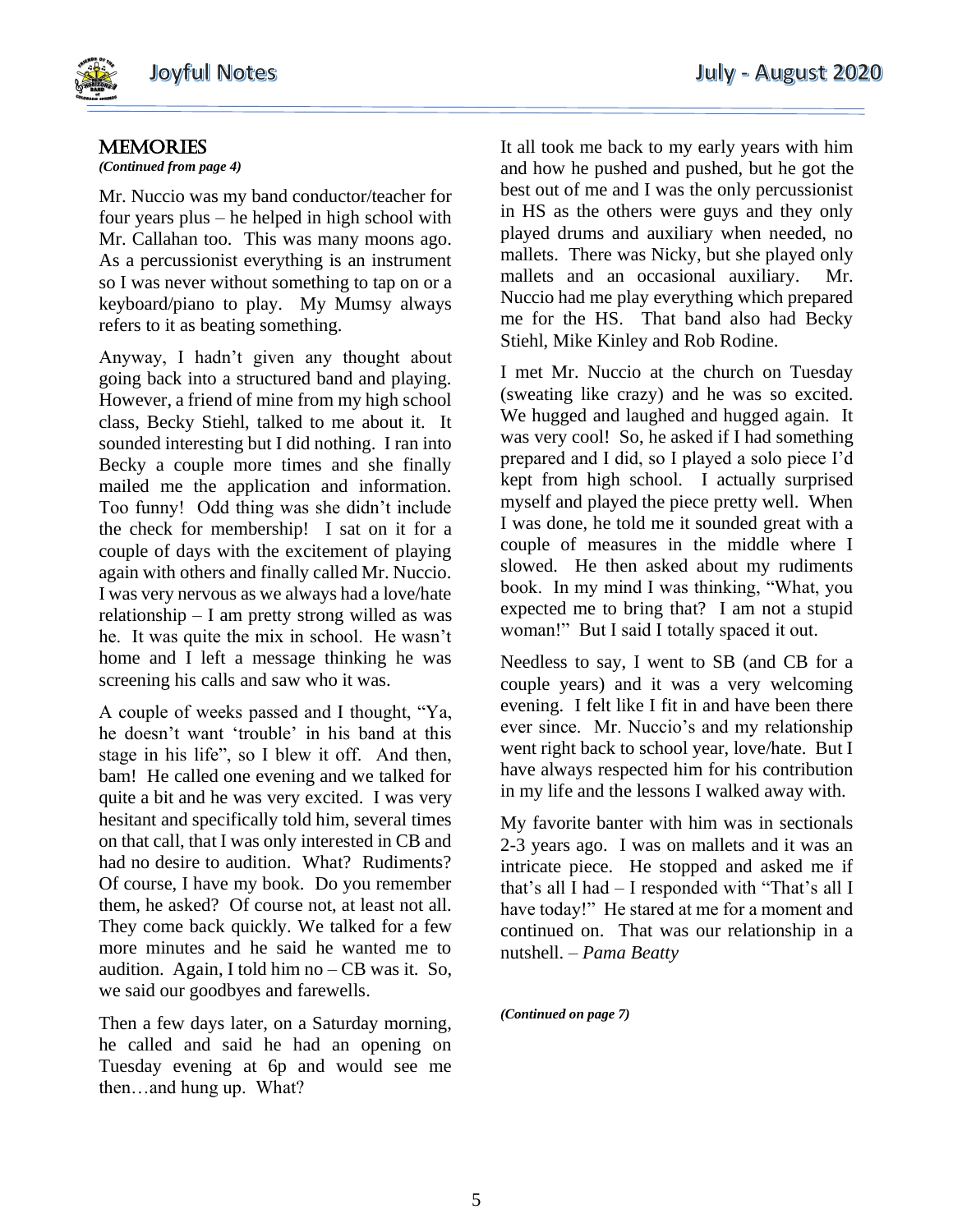

## SPOTLIGHT on: ben tremaroli

*(Continued from page 1)*

Whenever possible, Ben and Sam would listen to Bill Evans play his piano, sometimes all night long, and into the early hours of the following morning. The music transported Ben into a zone of introspection and beautiful sounds.

Bill Evans, whose use of impressionist harmony, block chord, and rhythmically independent, "singing" melodic lines continue to influence jazz pianists today, went on to achieve musical fame, partnering with greats such as Miles Davis, Chet Baker, Scott LaFaro and Paul Motian. Sam Distefano, also infected with the music bug, went on to perform with his trio in various Chicago nightclubs. At one of these clubs, Victor Lownes and Hugh Hefner caught a Distefano performance, and recruited him to perform for the 1<sup>st</sup> Playboy Club, thus launching Distefano's elaborate 25-year career with Playboy Enterprises, Inc.

Like his two buddies, Ben also wanted to launch a musical career; however, he had already fallen in love, and determined that he needed to pursue a more subdued career as a husband and father. Ben had another career option: prior to his military recruitment, at the age of 15, Ben had trained for and obtained a barber's license, and began cutting hair with his father in their family-owned barber shop. Ben decided to make barbering his life's trade after mustering out of the Army.

With each haircut he completed, however, music continued to play in Ben's ear. He began giving music lessons in the basement of his home. Ben moved from Chicago to Colorado Springs in 1970, and opened another successful hair salon, first known as *Haircrafters* and now known as *Aristocuts* (owned and operated by his son, Mike). In Colorado Springs, Ben formed relationships with local musicians such as jazz performer, Ray DeWitt, and Colorado Springs' Symphony trumpet great, Jack Tardy. He later went on to play with the New Century Big Band, under the direction of Bill Emery. On the day he retired from barbering, at the young age of 80, he was recruited by Ed Nuccio, to play the baritone sax for the NHBCOS concert band. In retirement, Ben has finally been afforded the opportunity to take up music as his primary career!

Ben considers his time with NHBCOS nothing but a gift. Although COVID-19 has sadly suspended all band rehearsals and performances, Ben has taken up the practice of late-night listening sessions, surfing the world of You Tube and savoring music of all types and genres. The beauty of the music continues to transport Ben back into that zone of introspection and beautiful sounds he experienced in high school and in the Army, many years ago.

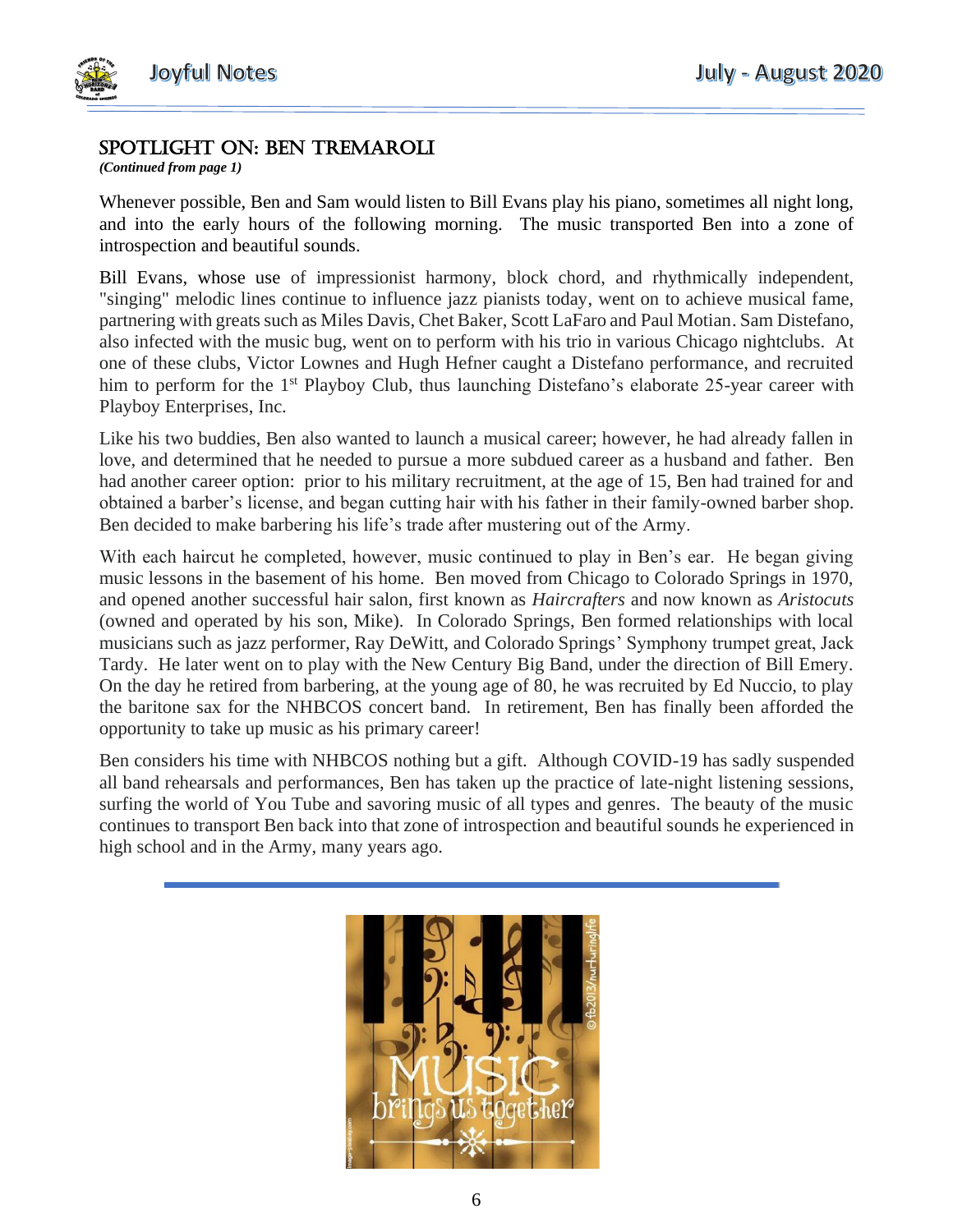

## MARK YOUR CALENDARS *See times and other details on calendar at [www.nhbcos.org](http://www.nhbcos.org/) and [www.daysoftheyear.com](http://www.daysoftheyear.com/)*

| www.aaysoftneyear.com |                                                                                    |
|-----------------------|------------------------------------------------------------------------------------|
| Monday                | Practice – scales, sound production, technical exercises                           |
| Tuesday               | Practice – long tones, technical etudes, listen to music you enjoy for at least an |
|                       | hour. Tune out all other noise.                                                    |
| Wednesday             | Practice – scales, long tones, articulation etudes                                 |
| Thursday              | Practice and actively listen to music by musicians you admire (listening to        |
|                       | music being the thing you are doing and not a secondary task). Observe why         |
|                       | you like these musicians and set a goal to play more like them                     |
| Friday                | Practice something non-technical from your repertoire                              |
| Saturday              | Practice sight-reading some new piece of music                                     |
| Sunday                | Practice living a day of rest and free from news. Read a book. Talk to a friend,   |
|                       | or a stranger. Write a letter. Count your blessings. Set a goal for next week.     |
| July 4                | <b>Independence Day</b>                                                            |
| July 7                | Chocolate Day                                                                      |
| July 26               | Parents Day                                                                        |
| Aug $2$               | Sisters' Day                                                                       |
| August 24             | <b>International Strange Music Day</b>                                             |
| Dec 12                | NHBCOS Holiday and Donor Appreciation Party at Tap Traders (3104 N                 |
| $5:00$ p.m. to        | Nevada Ave #100, Colorado Springs, CO 80907) with All In Jazz.                     |
| $8:00$ p.m.           |                                                                                    |

# **MEMORIES**

*(Continued from page 5)*

In 1962 my family moved from Beaver, Oklahoma, a ranching town of 1,500 people, to the Broadmoor area in Colorado Springs. I was 12 years old in the last quarter of 7th grade. I was not prepared for the dramatic change in school work and social experience. I had played the baritone horn for 2 years and was reasonably proficient for 7th grade. Ed Nuccio was the Cheyenne Mountain Junior High band teacher and he welcomed me and made me feel comfortable. I was a fish out of water with the exception of my band experience and that made all the difference. As a high school senior, I traded my baritone in for a guitar and didn't play the baritone again until I joined NHBCOS in 2008 and once again Ed welcomed me and made me feel comfortable. – *Harley Ferguson*